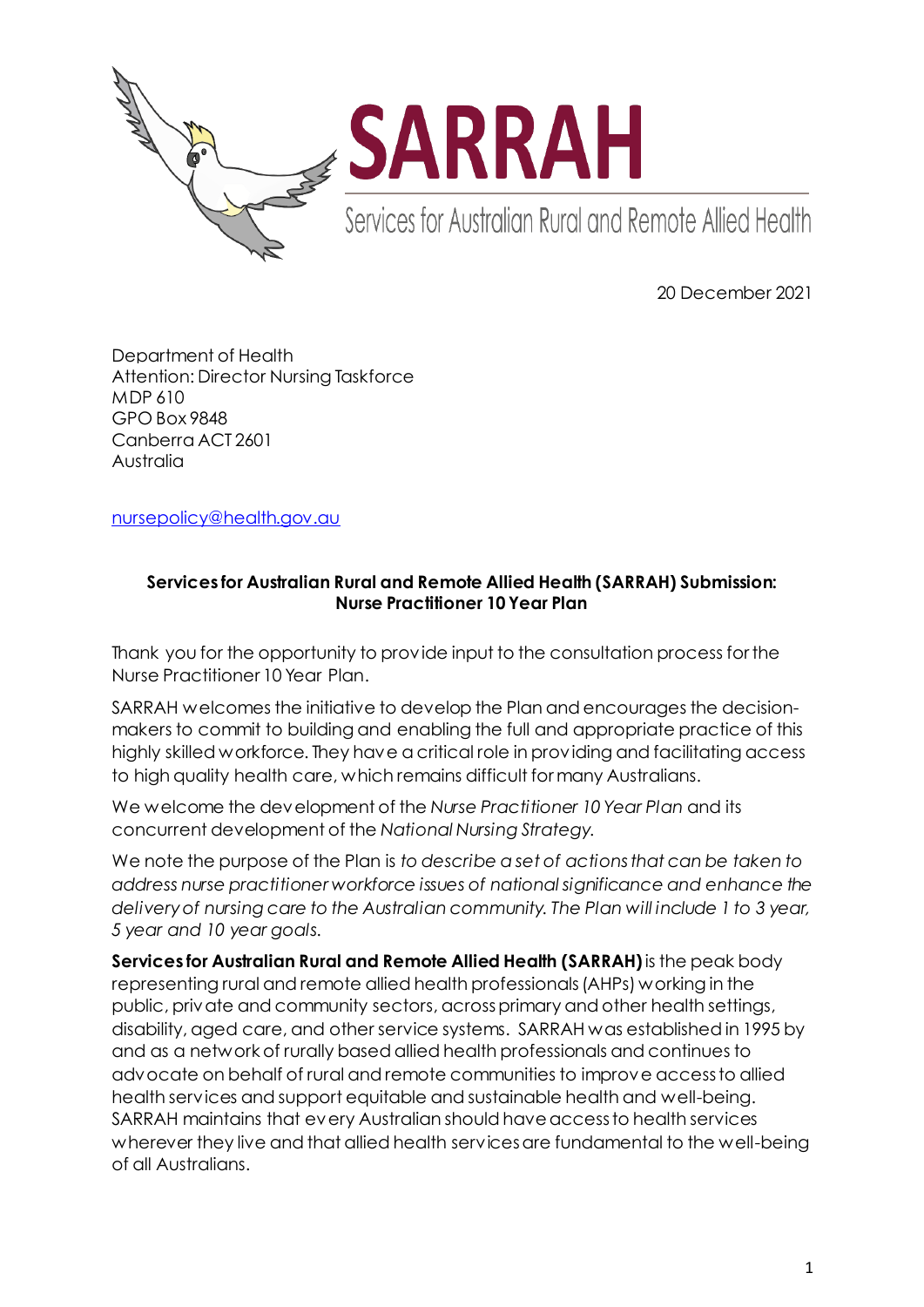It is crucial that Government policy recognise the fundamental importance of the nursing and midwifery workforce, as the largest and most evenly distributed health professional workforce in Australia and actively supports them to utilise their full scopes of practice. Investing in the growth, development and enablement of Nurse Practitioners will enhance our overall health service and workforce capacity, help take pressure of other parts of the system, including GPs and public hospitals, and enhance our future capacity to deal more effectively and with more timely pandemic responses.

We note the introduction of MBS items for Nurse Practitioners (NP) just over a decade ago occurred as part of a broader program of national health workforce development and reform designed to improve the effectiveness, efficiency and access to health care nationally. That reform process drew momentum froman extensive inquiry by the Productivity Commission and was enabled through a national process, negotiated under the then Council of Australian Governments (COAG). The NP MBS measure was meant to improve community access to services and support growth in the highly skilled NP workforce. While there has been growth, the potential benefits in community access to services appear to have been frustrated by several factors. As noted in the consultation paper (page 14):

*"The NP model was initially introduced as a potential way to address health service gaps in rural and remote areas. However, the sustainability of the NP model has been questioned, with criticism that NPs have not made a marked difference to gaps in rural health services. Barriers to achieving this include local health service policy and budget constraints, workload, lack of role clarity, lack of jobs and national policy and regulatory systems.*

*The mandated requirement for NPs working in private practice to enter a collaborative arrangement with a medical practitioner is also a challenge in rural and remote locations, where there may be few medical practitioners with whom to collaborate, which results in reducing patient access to NP care."*

These are important issues t4o be addressed through the Plan.

Similarly, during the emergence and development of the COVID pandemic the Australian College of Nurse Practitioners, together with other key nursing and midwifery bodies have sought agreement by the Commonwealth to enable NPs to administer vaccinations directly. This would seem to be fully within NPs skillset and scope of practice and would have been a positive workforce services and access boost at a time when other health professionals, notably GPs, were overwhelmed by demand and the difficulties of continuing care in a pandemic environment. It is difficult to identify an objective reason or the rationale for not enabling NPs to work in this way outside of the public systems.

Investigating and addressing this issues would also be one of the "important actions that can be taken to address nurse practitioner workforce issues of national significance and enhance the delivery of nursing care to the Australian community".

With regard to the Nurse Practitioner 10 Year Plan Steering Committee, it is pleasing and appropriate that the Committee is (co-)chaired by the Australian Government Chief Nursing and Midwifery Officer and that the majority of members are nursing and midwifery professionals, experts and leaders. The Steering Group includes other representatives but not an allied health representative. The consultation paper identifies the importance of NPs working with health professional colleagues and